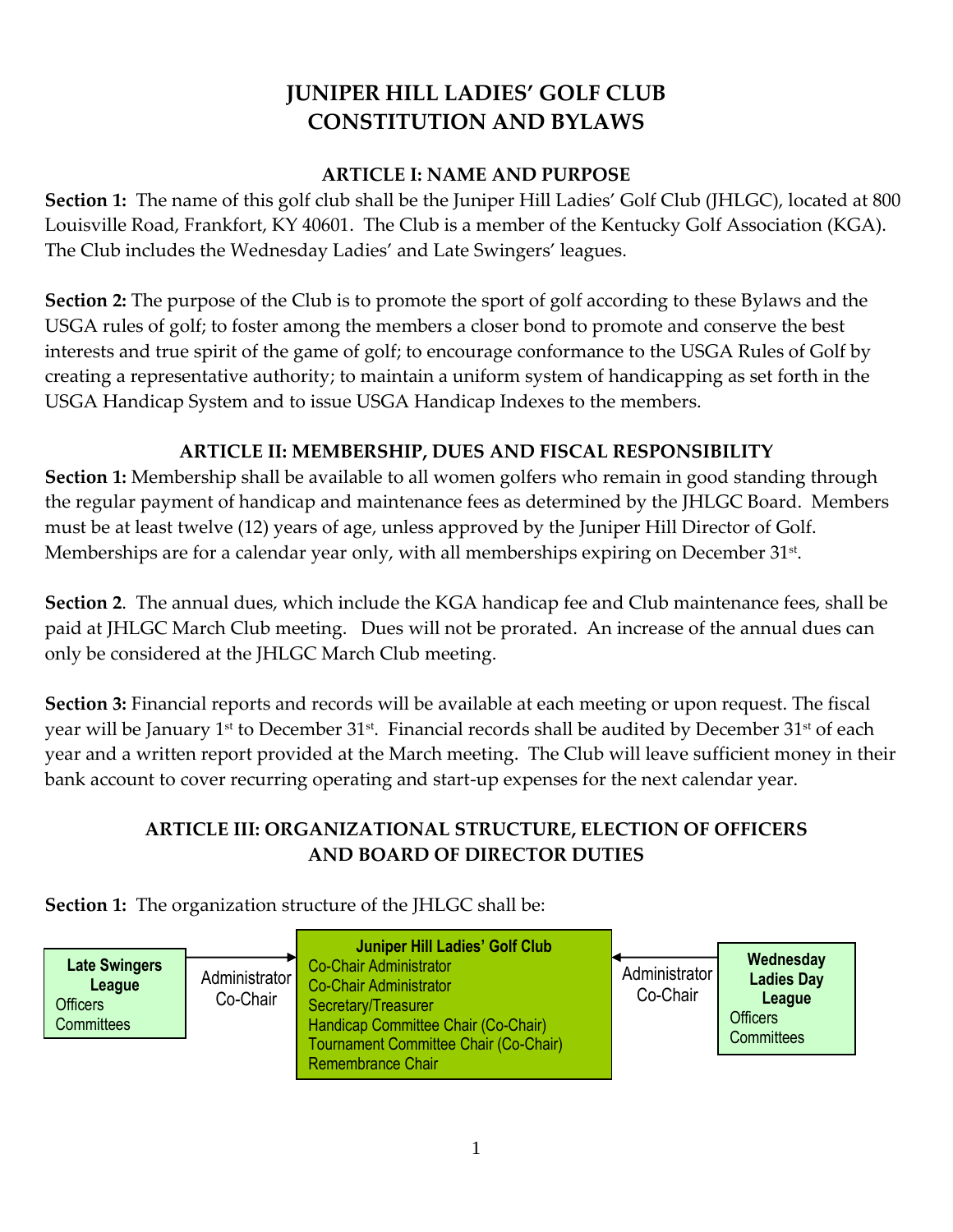The JHLGC Board of Directors shall consist of the Late Swingers' and Wednesday Ladies' Administrators, the Secretary/Treasurer, the Handicap Committee Chair, the Tournament Committee Chair and the Remembrance Chair, who is a non-voting, appointed member of the Board. The league administrators shall serve as co-chairs of the Board of Directors. No officer may assume more than one position on the Board of Directors. The Board shall authorize and define the powers and duties of other committees needed to carry out the duties of the Club. The Board shall ensure that all committees have equal or fair representation of the Wednesday and Late Swingers' leagues.

**Section 2:** The Board shall appoint a nominating committee, consisting of at least two (2) people who will present a slate of officers to the Board for election at the October Club meeting. The slate of officers shall consist of the Secretary/Treasurer, the Handicap Committee Chair and the Tournament Committee Chair. The Co-Chair Administrators are elected by the membership of their respective leagues.

Nominations will be accepted from the floor. A slate of officers will be presented to be voted on by the respective members. In the event of more than one candidate running for office, voting shall be by written ballot and those names receiving the greatest number of votes cast shall be declared to be elected. Elected officers shall assume their duties on December  $1<sup>st</sup>$ .

In the case of a Club Board vacancy, the remaining directors, even though less than a quorum, may elect a successor by majority vote to hold office for the unexpired term of the director whose place shall be vacant, and until the election of their successor.

**Section 3:** Duties of the JHLGC Board of Directors shall include:

## **CO-CHAIRS:**

- Serve (one or both) as moderators for Club meetings;
- Provide general supervision over the affairs of the Club and its officers;
- Ensure the provisions of the Constitution and Bylaws are upheld and responsible for their maintenance;
- Responsible for encouraging new membership in the Club;
- Responsible for appointing a Nominating and Audit Committees and Website/Facebook Chair, and other committees necessary to carry out the duties of the Club;
- Responsible for developing and managing the Club budget.

## **SECRETARY-TREASURER:**

- Shall keep the official financial records of the Club and meeting minutes.
- Shall have general charge of the books and accounts of the Club.
- Responsible for receiving and collecting all monies due the Club and depositing monies in the depository designated by the Board.
- Responsible for providing written financial reports at Club meetings.
- Shall perform all other duties as the Board may assign her. Her records are to be audited at the end of each calendar year by a committee appointed by the Board.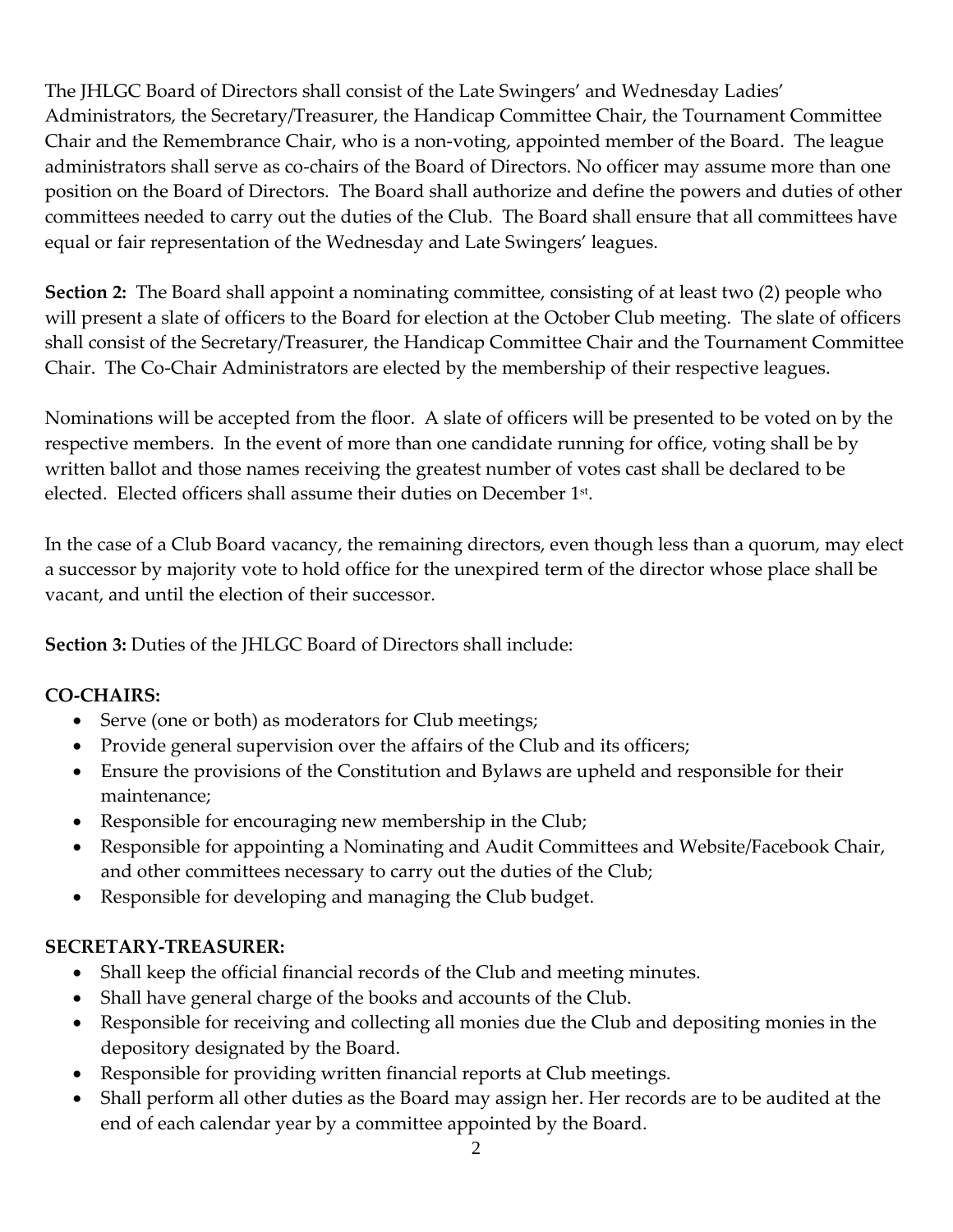# **HANDICAP COMMITTEE CHAIR:**

- Preside over the Handicap Committee, which consists of the Handicap Committee Chair and the Juniper Hill Golf Pro, and other committee meetings.
- Shall have a basic knowledge of the USGA Handicap System.
- Shall, in consultation with the Juniper Hill Golf Pro, supervise and maintain handicaps of Club members, be responsible for the computation of each member's Handicap Index, and verify that all acceptable scores are reported for handicap purposes and are available for peer review.
- Responsible for obtaining GHIN numbers for new members and deleting old non-current members from the computer system.
- Shall assist membership with recording of handicaps, reviewing handicaps, and making any adjustments as provided by the rules of USGA.
- Responsible for determining if course exist to warrant changing the standard Handicap parameters or posting of scores.

# **TOURNAMENT COMMITTEE CHAIR:**

- Preside over committee meetings.
- Shall work with the authorized association and the Director of Golf in establishing a tournament schedule, including the Ladies' Club Championship and Match Play.
- Responsible for developing the format of each Saturday/holiday tournament event and notifying the membership of the tournament schedule.
- Responsible for the administration of the tournament events including reporting the results to the Handicap Committee.

## **REMEMBRANCE CHAIR:**

- Responsible for sending sympathy cards to club members for the death of mother, father, husband or children.
- Responsible for sending cards to club members for illnesses and to honorary club members on birthdays and illnesses.
- Responsible for making a donation to designated charity for the death of mother, father, husband or children of club members at an amount agreed upon by the Club. If a charity is not designated, a donation will be made to the Bluegrass Care Navigators, 643 Teton Trail, Frankfort, KY 40601.
- Responsible for sending flowers to a club member requiring surgery (out-patient or in-patient) or who is admitted to a hospital at an amount agreed upon by the Club.

# **ARTICLE IV: MEETINGS AND VOTING**

Club meetings shall be open to the general membership and shall be held the second Tuesday of March and either the day of (depending on weather) or after play at the last tournament event in October of each year at a place designated by the Board or by Zoom with adequate notification to the Club membership. Special meetings may be called at the request of the Co-Chairs by notification to the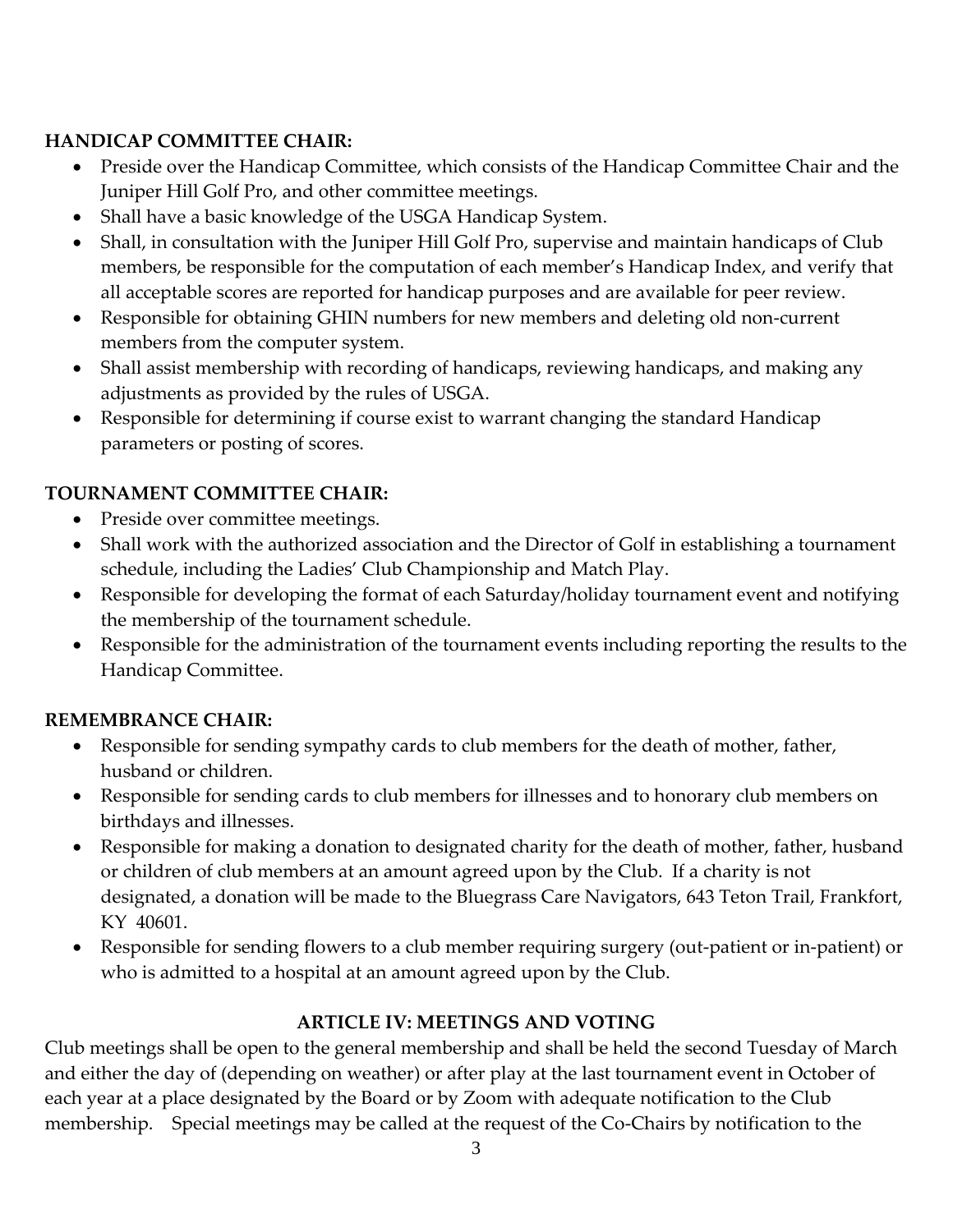general membership advising the time and location. All meetings shall be open meetings. At least three (3) of the five (5) Club officers must be present to conduct business.

Club members will vote on Club business by voice or show of hands, unless a ballot vote is requested. A majority of those members in attendance may adopt Club business provided that no less than twentyfive (25) members are present or have voted by email. Club members may vote by email provided that they are notified at least five (5) days in advance of any proposed business to be discussed. No major rule or policy change that affects members may be discussed without members being notified at least five (5) days in advance.

#### **ARTICLE V: PLAY**

Club play shall be according to the rules of the United Stated Golf Association (USGA) with such local rules as are in force and published on the course and any other modification which the Club may adopt. Members shall play from the red tee markers or wildcat tees, as outlined in the Juniper Hill Ladies Golf Playing Rules, unless otherwise agreed upon by the Handicap Committee. Golf 101 members may be provided with special tees.

Scores must be attested, signed and dated and provided to the Tournament Committee after each Tournament play. The Handicap Chair will work with the Juniper Hill Golf Pro in assigning a handicap to a new player or one coming from another club until an appropriate USGA handicap can be established.

## **ARTICLE VI: PARLIAMENTARY AUTHORITY**

The rules contained in the current edition of Roberts Rules of Order Newly Revised (RONR) shall govern the Juniper Hill Ladies Golf Club in all cases which they are applicable and in which they are not inconsistent with these bylaws and any special rules the Club may adopt.

## **ARTICLE VII: AMENDMENTS AND DISSOLUTION**

These bylaws may be repealed or amended or new ones adopted by a majority vote of members present at the meeting or have voted by email provided that three (3) of the five (5) officers are present and provided that the proposed amendment has been available at least seven (7) days in advance of the meeting at which it is to be considered. Amendments shall become effective immediately upon adoption.

The Club may be dissolved at the October meeting of any year provided that the intent to dissolve is communicated to all members at least two (2) weeks prior to the meeting and provided that the proposed dissolution is voted on and approved by two-thirds of the members present.

| <b>Constitution and ByLaws Adopted:</b> | October, 2009        |
|-----------------------------------------|----------------------|
| <b>Constitution and ByLaws Revised:</b> | <b>March 9, 2010</b> |